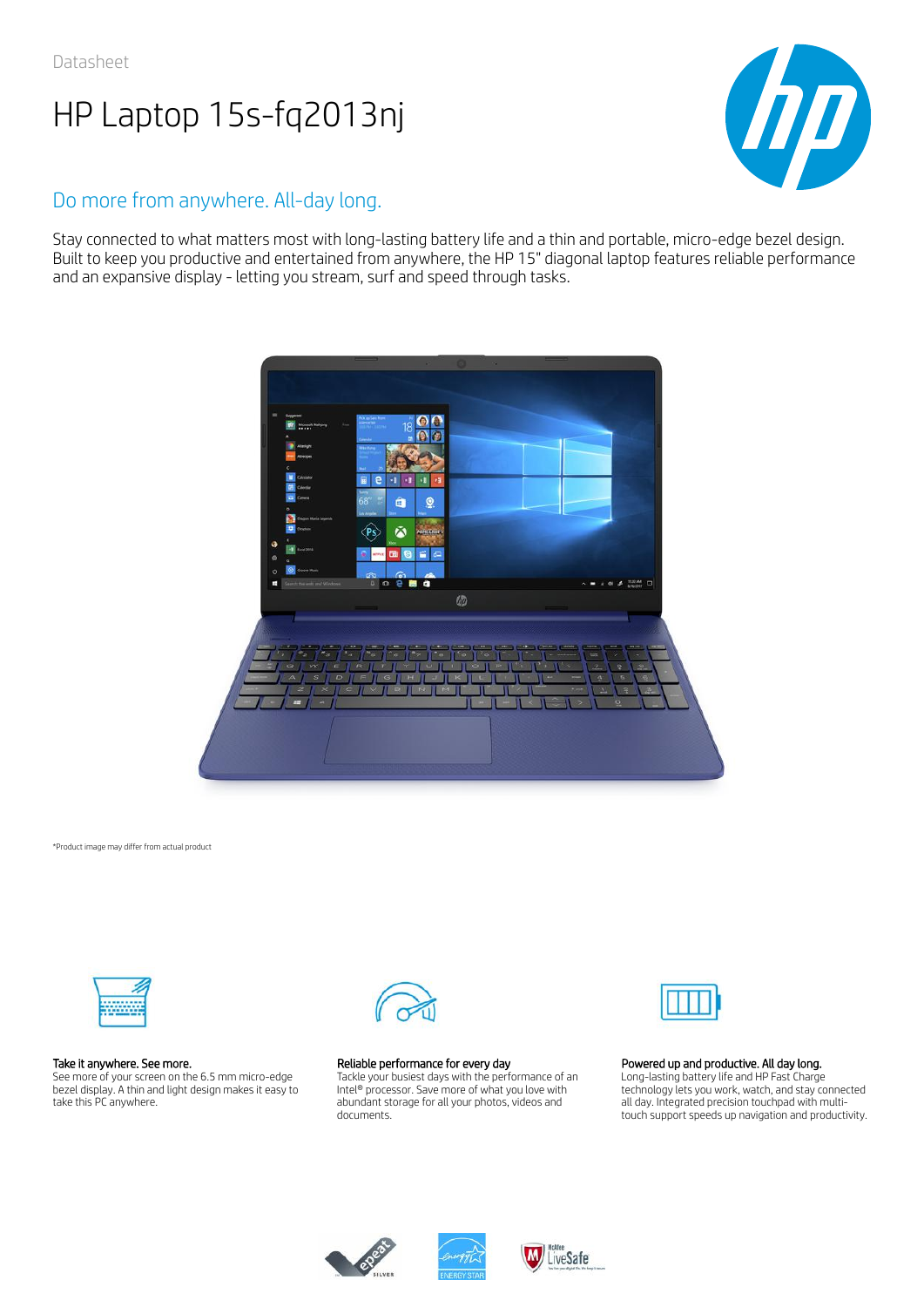## Featuring

#### Windows 10

Do great things confidently with the familiar feel of Windows - only better.<sup>1</sup>

#### Exceptional experience, anywhere

11th Gen Intel® Core™ processors bring the perfect combination of features to make you unstoppable. Get things done fast with high performance, instant responsiveness and best-in-class connectivity.  $^{\bar{z}}$ 

#### Full HD display

Sit back and enjoy crystal-clear visuals and images with the vibrant quality of 2 million pixels. The 1920 x 1080 resolution gives all your digital content a new dimension. 3

#### Anti-glare panel

Enjoy the sun and your favorite content with this anti-glare panel. Nonreflective and low gloss means you'll get less glare while you're outside.

#### PCIe SSD storage

Boot up in seconds with lightning fast speed with up to 512 GB PCIe SSD storage.

#### Effortlessly connected

Enjoy a smoother wireless experience with Wi-Fi 6 (2x2) and Bluetooth® 5.0 combo, all your connections are solid and up to 3x faster file transfer speeds than Wi-Fi 5. 4

### MU-MIMO supported

If you have several MU-MIMO devices in your home, MU-MIMO support works in combination with a MU-MIMO router to maximize network traffic for a smoother online experience.

#### DDR4 RAM

Designed to run more efficiently and more reliably at faster speeds, DDR4 is the future of RAM. With its higher bandwidth, everything from multi-tasking to playing games gets a performance boost.

#### SuperSpeed USB Type-C® 5Gbps signaling data rate

Plug in your external storage with this SuperSpeed USB Type-C® port, featuring 5Gbps signaling data rate. And it's reversible, so you never have to worry about plugging in upside down. 5

#### SD and Micro SD card reader

Simply insert an SD or Micro SD card and increase your device's storage for more movies, photos, and music, or easily access any content you have stored on an existing card.

#### Full-sized keyboard

The full-sized keyboard allows you to work anywhere, with 1.5mm key travel for typing comfort and total productivity.

#### HP Imagepad with multi-touch gesture

This true multi-touch touchpad supports four finger gestures and lets you scroll, zoom, and navigate with a simple touch.

#### HP True Vision HD Camera

Video chat in vibrant clarity, even in low light and make every conversation a face-to-face experience for a better way to stay in touch.<sup>6</sup>

#### Dropbox cloud storage

Store and synchronize your content online with Dropbox. Get 25 GB of storage for one year to access, manage, and share your photos, music, and files from anywhere with Internet access.<sup>7</sup>

#### McAfee® LiveSafe™

Protect your operating system with a free 30-day McAfee® LiveSafe™ subscription.<sup>8</sup>

#### Micro-edge display

See more of your screen with a micro-edge display that maximizes your viewing area.

#### Dual speakers

Pump up the volume to your favorite music, movie or game with dual-stereo speakers.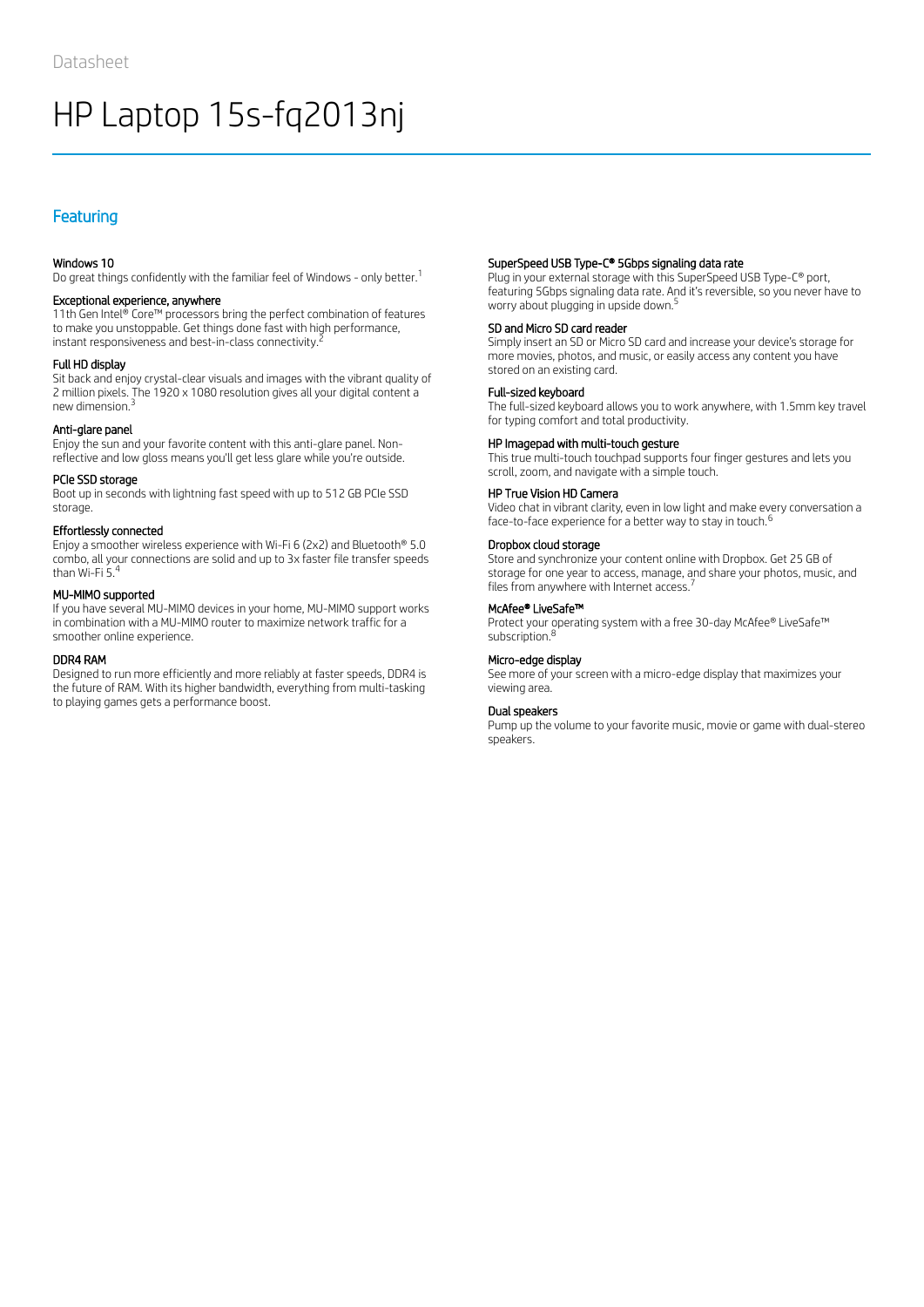





#### \*Product image may differ from actual product

## Specifications

## **Performance**

### Operating system

Windows 10 Home 64 **Processor**<br>Intel® Core™ i5-1135G7 (up to 4.2 GHz with Intel® Turbo Boost Technology, 8 MB L3 cache, 4

cores) 6,7 Processor family: 11th Generation Intel® Core™ i5 processor Chipset

#### Intel® Integrated SoC

**Memory**<br>8 GB DDR4-2666 SDRAM (2 x 4 GB) Transfer rates up to 2666 MT/s.

## Number of user-accessible: 0

**Storage** 512 GB PCIe® NVMe™ M.2 SSD Optical drive not included

#### Dropbox<sup>1</sup> **Graphics**

Integrated: Intel® Iris® X<sup>e</sup> Graphics; Audio

Dual speakers

**Display** 39.6 cm (15.6") diagonal, FHD (1920 x 1080), IPS, micro-edge, anti-glare, 250 nits, 45%  $NTSC<sup>17</sup>$ Screen-to-body ratio<br>82.12%<sup>18</sup> 82.12% Power 45 W Smart AC power adapter; Battery type

3-cell, 41 Wh Li-ion; 210 g; Battery and Power Up to  $7$  hours and 15 minutes<sup>3</sup>; Supports battery fast charge: approximately 50% in 45 minutes<sup>5</sup>

Maximum battery life video playback<br>Un to 9 hours and 15 minutes <sup>10</sup> Up to 9 hours and 15 minutes

### **Connectivity**

Wireless connectivity

Intel® Wi-Fi 6 AX201 (2x2) and Bluetooth® 5 combo (Supporting Gigabit file transfer speeds) 11,12,13,16

MU-MIMO supported; Miracast compatible Ports

1 SuperSpeed USB Type-C® 5Gbps signaling rate; 2 SuperSpeed USB Type-A 5Gbps signaling rate; 1 HDMI 1.4b; 1 AC smart pin; 1 headphone/microphone combo 1 multi-format SD media card reader

## Webcam

HP True Vision 720p HD camera with integrated dual array digital microphones

### **Design**

Product color Indigo blue Textured mesh knit finish

## **Software**

**HP apps**<br>HP 3D DriveGuard; HP Audio Switch; HP CoolSense; HP JumpStart; HP Support Assistant Software **Software**<br>Netflix; ExpressVPN (30 day free trial); 1 month trial for new Microsoft 365 customers<sup>24</sup> **Service & support<br>McAfee LiveSafe™ <sup>2</sup>** McAfee LiveSa

## Additional information

#### Part Number P/N: 308A8EA #ABT

UPC/EAN code: 195697243783 **Energy efficiency compliance**<br>ENERGY STAR® certified; EPEAT® Silver registered **Weight** 1.69 kg;

Packed: 2.2 kg Weight Note: Weight varies by configuration **Dimensions** 

35.85 x 24.2 x 1.79 cm; Packed: 30.5 x 52 x 6.9 cm Dimension Note: Dimensions vary by configuration

## Warranty

1 year limited parts, labour, and pickup and return service; You can expand the warranty coverage of your product to reach up to 3 years in total; for more information, check with your HP reseller.

### Keyboard

Full-size, jet black keyboard with numeric keypad

HP Imagepad with multi-touch gesture support; Precision Touchpad Support Security management Fingerprint reader not available